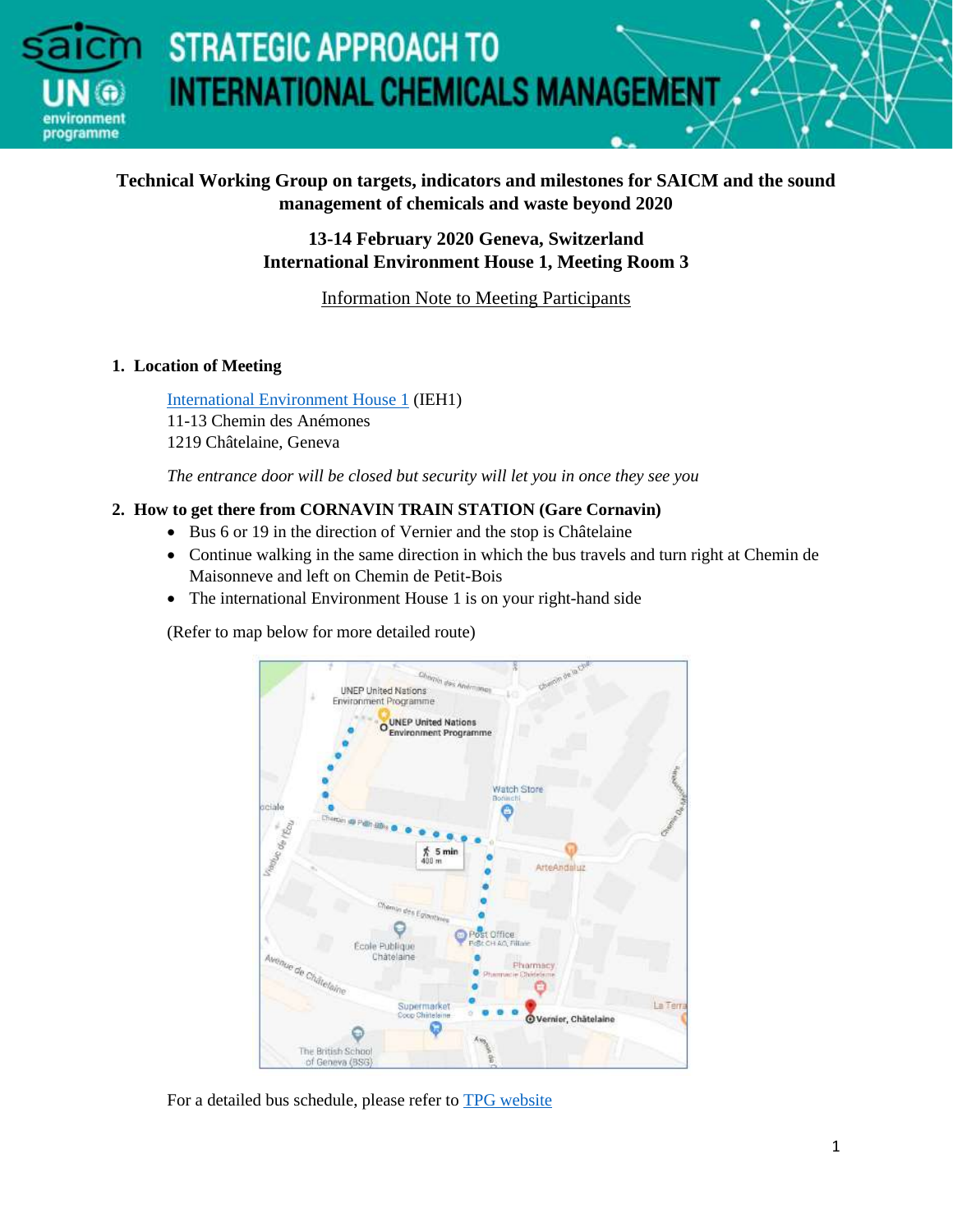

## **3. Useful Information**

The currency in Switzerland is the Swiss Franc (CHF). Many restaurants, bars, cafes and clubs accept Euro but expect to pay a premium rate, usually exchange 1:1.

Monthly public transport passes on the CFFSBB-FFS website, mobile app, or in person at Gare Cornavin are available, which grant you unlimited transport in Geneva

**Note:** when arriving at the airport, you can get a free ticket for buses (duration of 80 mins) to travel from the airport to your destination. You can get your ticket from one of the blue/grey UniReso machines located by the airport exit.

## **4. Emergency numbers**

*General emergency : 112* 

*Fire service: 118* 

*Police: 117*

*Ambulance: 144* 

## **5. Registration and Identification Badges**

The event will be convened at the International Environment House 1 and access to the building will be through the security door on the corner of Chemin de Petit Bois and Avenue du Pailly at entrance 2.

Security will assist you to enter the building and participants must go to the reception to obtain a identification badge for International Environment House 1. For identification and security reasons, all participants are requested to wear their badges at all times in the building. The loss of a meeting badge should be communicated immediately to the SAICM secretariat so it may be reissued.

#### **6. Harassment Free Meeting**

The organizations of the United Nations system are committed to enabling events at which everyone can participate in an inclusive, respectful and safe environment. UN system events are guided by the highest ethical and professional standards, and all participants are expected to behave with integrity and respect towards all participants attending or involved with any UN system event.

Prohibited conduct includes:

- (a) Harassment: any improper or unwelcome conduct that might be expected or be perceived to cause offence or humiliation to another person. Harassment in any form because of gender, gender identity and expression, sexual orientation, physical ability, physical appearance, ethnicity, race, national origin, political affiliation, age, religion or any other reason is prohibited.
- (b) Sexual harassment: any unwelcome conduct of a sexual nature that might be expected or be perceived to cause offense or humiliation. Sexual harassment may involve any conduct of a verbal, nonverbal or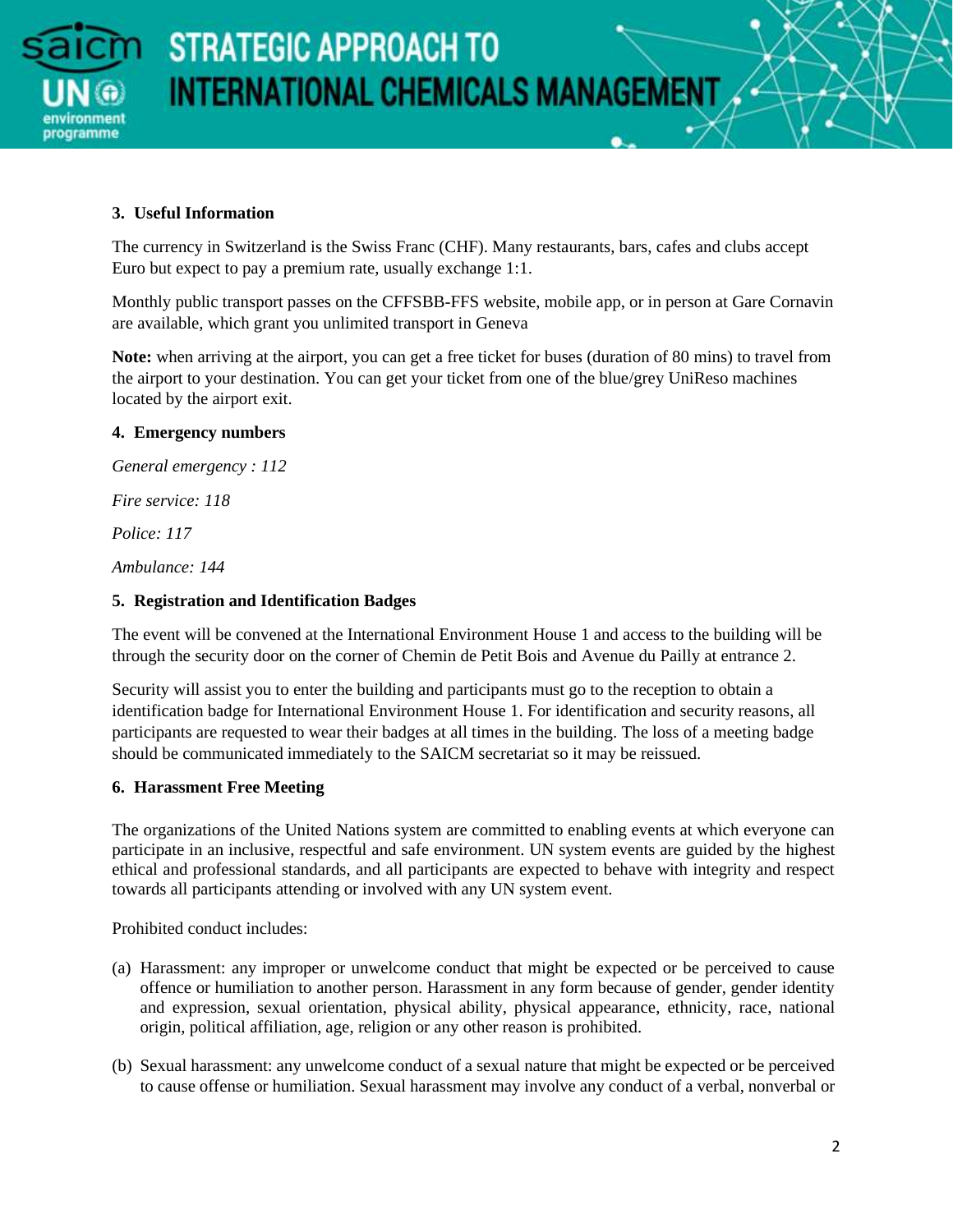

physical nature, including written and electronic communications, and may occur between persons of the same or different genders.

Further information on the Code of Conduct to prevent harassment, including sexual harassment, at UN system events may be consulted at:<https://www.un.org/en/content/codeofconduct/>

## **7. Travel Advisory**

Overall, security risk in Geneva is low. Participants should be aware that whilst travelling in public transport (buses, trams, trains), please be aware of pick-pocketing in major streets and busy areas.

#### **8. Health and Vaccination**

Health and travel insurances are accepted in medical facilities in Geneva. Participants are strongly encouraged to have a travel or health insurance plan which is valid in Geneva, in order to cover any medical bills or hospitalisation fees incurred.

The International Environment House 1 is a smoke-free area. Smoking is permitted only in designated areas outside of the buildings.

#### **9. Weather**

During February, the average temperature for Geneva ranges from 5-10 degrees with a change of rain. Temperatures can drop down to minus 1 and below.

#### **10. Hotel Accommodation**

The United Nations Office in Geneva has negotiated special preferential rates with accommodation providers in Geneva and its surroundings. The rates are offered for all travellers of the UN system and permanent missions for the period of 1 April 2018– 31 March 2019.

Please note:

• The rates are strictly preferential and they are not available to the public, therefore use of their benefits is limited to the UN System Organizations and UN Permanent Missions based in Geneva.

• Travellers are expected to make their own arrangements directly with the hotels.

• Hotels in Geneva are highly occupied during annual major events such as trade fairs (see list on the right). During these periods the preferential rates may not apply and rooms may have very limited or no availability. For details on the exact dates, please contact the hotels directly.

• City/tourist tax is added by most hotels on top of the room price and it varies depending on the hotel class (per night per person: CHF 1.65-4.75 in Geneva, CHF 2.60-4.20 in Lausanne, EUR 0.20-4.00 in France). In exchange, guests may be offered a pass for public transport.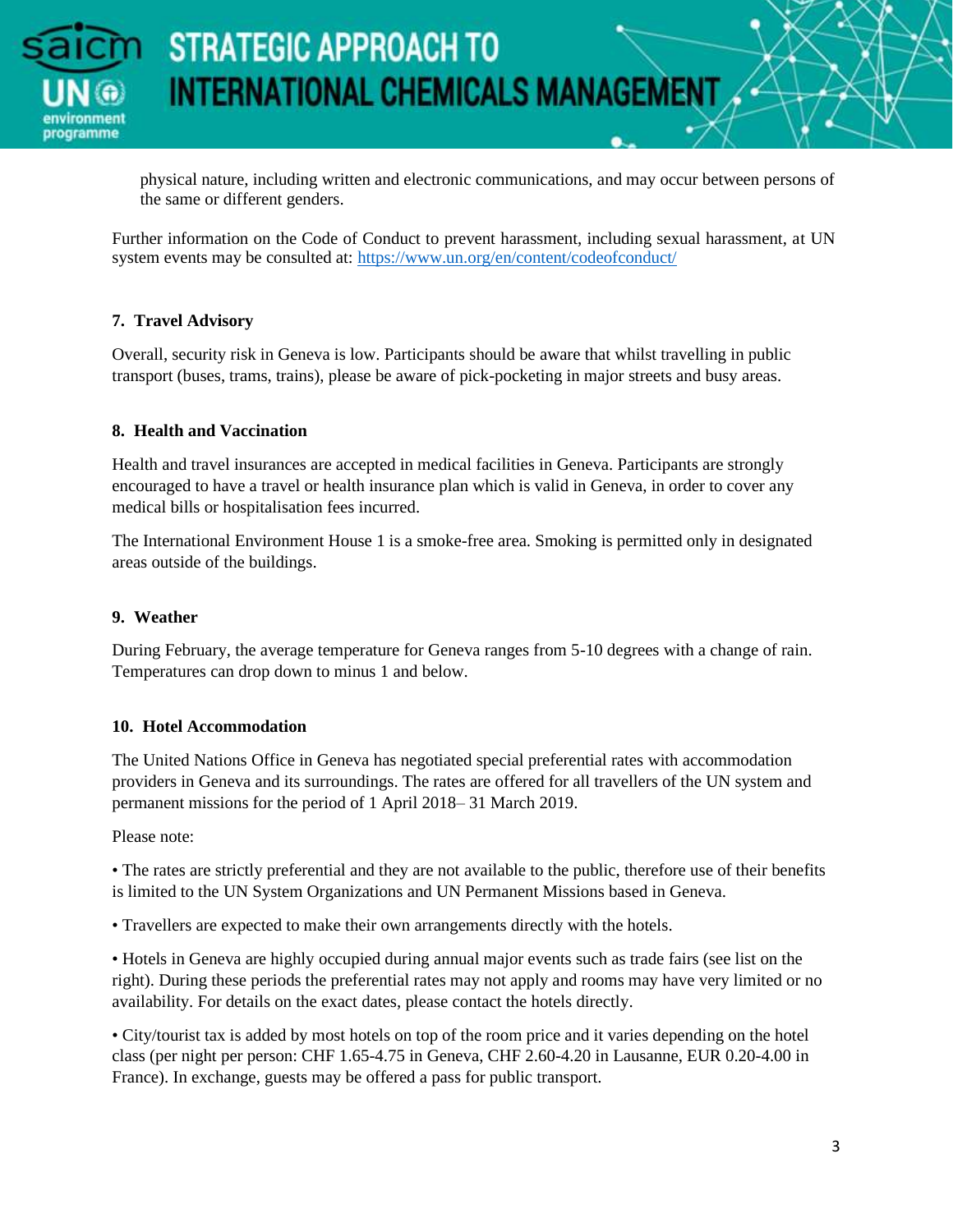programme

*Please note that the prices below and other information are not subject to any binding offer between the UN and the accommodation providers. The accommodation providers reserve the right to change the rates without any prior notice.*

As of January 2020, the following hotels are recommended by the Host at UN discounted rates.

| Distance to    |
|----------------|
| venue          |
| 15min drive    |
| (car)          |
| 25min journey  |
| (bus and       |
| walking) by    |
| bus 6          |
| 20min drive    |
| (car)          |
| 25min journey  |
| (bus and       |
| walking) by    |
| bus 6          |
|                |
|                |
|                |
|                |
| 20min drive,   |
| 25min bus      |
| journey (bus   |
|                |
| 15min drive,   |
| 25-30mins by   |
| public         |
| transport      |
| 10min drive,   |
| 20min by       |
| public         |
| transport      |
| 15min drive,   |
| $35-40$ min by |
| public         |
| transport      |
| 20min drive,   |
| 25min by       |
| public         |
| transport      |
| 15min drive,   |
| 25 min by      |
| public         |
| transport      |
| 6)             |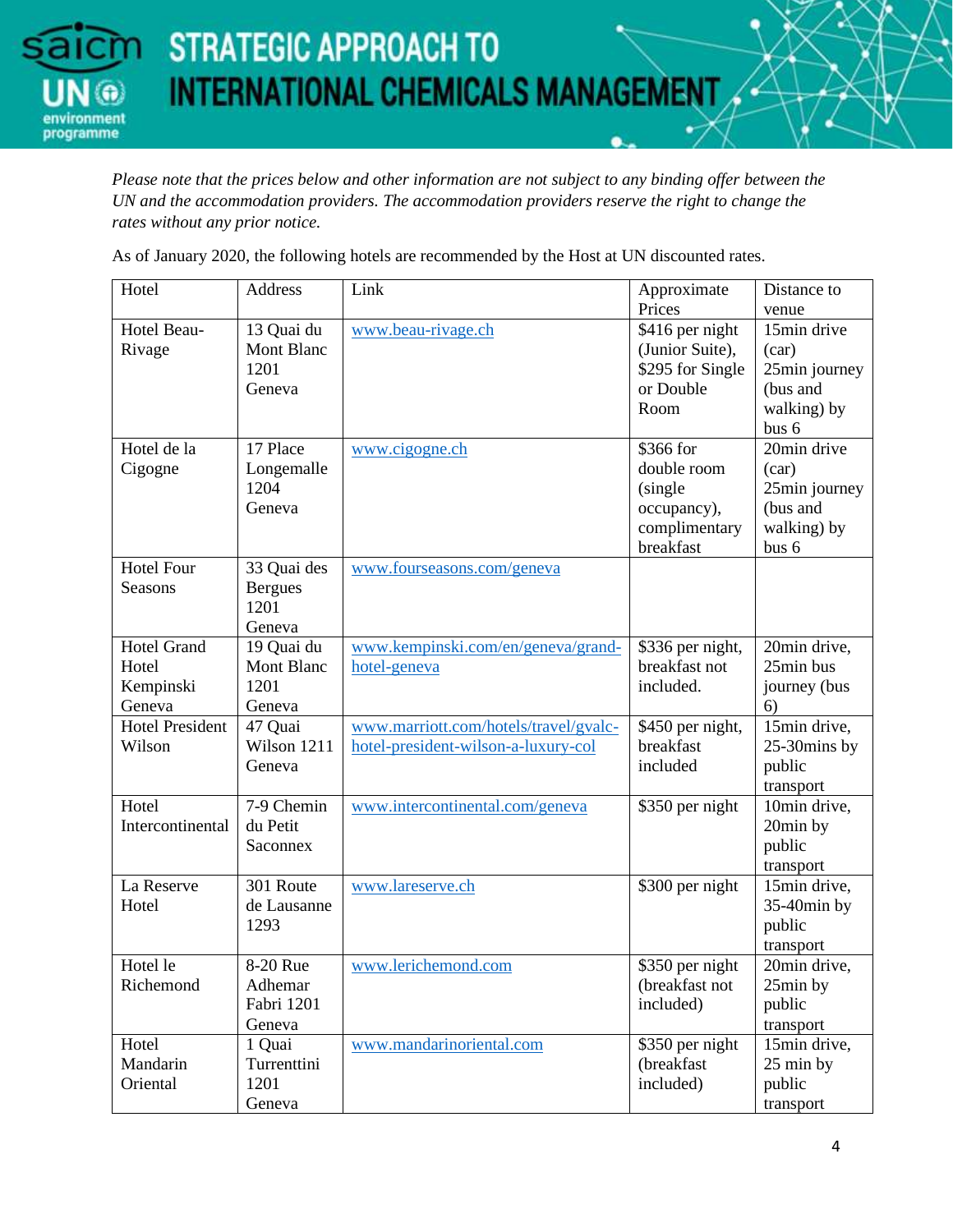

| Hotel                | 34 Quai du        | www.metropole.ch             | \$300 per night, | 20min drive,      |
|----------------------|-------------------|------------------------------|------------------|-------------------|
| Metropole            | General           |                              | breakfast not    | 25min by          |
|                      | Guisan 1204       |                              | included         | public            |
|                      | Geneva            |                              |                  | transport         |
| Hotel                | 20 Route de       | www.movenpick.com            | \$250 per night, | 10 <sub>min</sub> |
| Movenpick and        | Pre Bois          |                              | breakfast not    | drive,20mins      |
| Casino               | 1215              |                              | included         | by public         |
|                      | Geneva            |                              |                  | transport         |
| <b>Hotel Auteuil</b> | 33 Rue de         | www.hotelauteuilgeneva.com   | \$250 per night, | 15min drive,      |
| Manotel              | Lausanne          |                              | breakfast not    | $20-25$ min by    |
|                      | 1201              |                              | included         | public            |
|                      | Geneva            |                              |                  | transport         |
| <b>Hotel Bristol</b> | 10 Rue du         | www.bristol.ch               | \$350-400 per    | 15min drive,      |
|                      | <b>Mont Blanc</b> |                              | night, breakfast | 20min by          |
|                      |                   |                              | included         | public            |
|                      |                   |                              |                  | transport         |
| Hotel le             | 2 Rue de          | www.montbrillant.ch          | \$200 per night, | 15min drive,      |
| MontBrillant         | Montbrillant      |                              | breakfast not    | 20mins by         |
|                      | 1201              |                              | included         | bus.              |
|                      | Geneva            |                              |                  |                   |
| Hotel Novotel        | 19 Rue de         | www.novotel.com/3133         | \$250-300 per    | 20 <sub>min</sub> |
| Geneve               | Zurich 1201       |                              | night            | drive,25min       |
|                      | Geneva            |                              |                  | by public         |
|                      |                   |                              |                  | transport.        |
| Hotel des            | 14 Rue des        | www.hotelalpes.ch            | \$170-200 per    | 20min drive,      |
| Alpes                | Alpes 1201        |                              | night,           | 25min by bus.     |
|                      | Geneva            |                              |                  |                   |
| Hotel                | 2 Place de la     | www.hoteledelweissgeneva.com | \$200 per night  | 20min drive,      |
| Edelweiss            | Navigation        |                              |                  | 25mins by         |
|                      | 1201              |                              |                  | public            |
|                      | Geneva            |                              |                  | transport.        |

Participants are advised to book well in advance and should consider staying in a hotel within walking distance from the International Environment House to avoid traffic and help reduce  $CO<sub>2</sub>$  footprints.

Rooms are available to participants on a first-come, first-serve basis. Hotels should be notified of any cancellations, postponements or other changes at least 48 hours in advance.

#### **11. Cafeteria services**

Cafeteria services at the IEH1 are available during the duration of the meeting both during the morning and part of the afternoon i.e. until 3:30pm. This event intends to be paper smart and green as possible. It is therefore encouraged that all participants generate as little waste as possible, including unnecessary paper and plastic.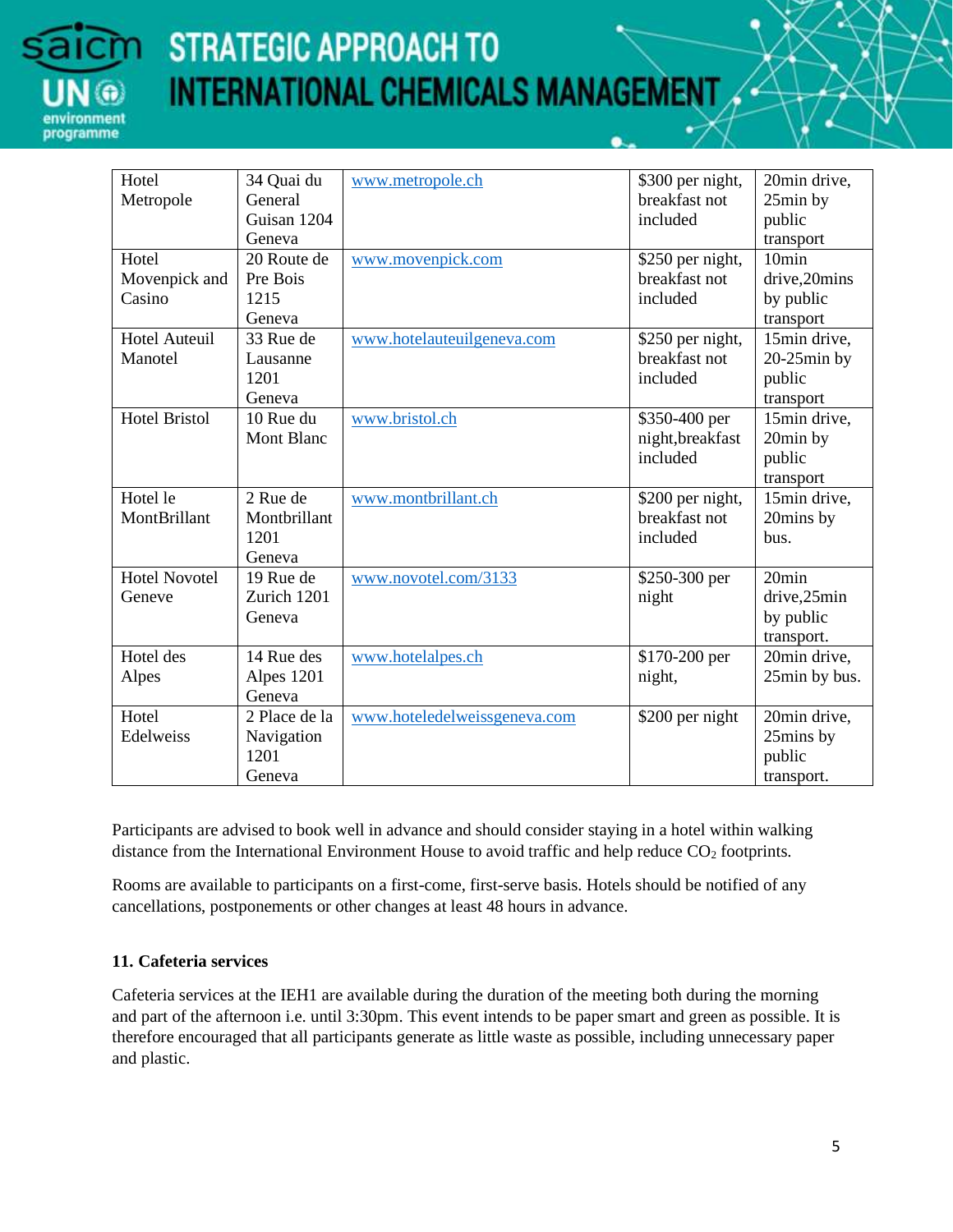

## **12. Meeting documents**

Please note that the meeting will be a paper smart meeting and participants are kindly advised to bring your own laptop, as copies of meeting documents will not be printed or distributed.

Documentation will be published as soon as available at: <http://saicm.org/Beyond2020/TechnicalWorkingGroup/tabid/8287/language/en-US/Default.aspx>

Documents for circulation or distribution at the session, if applicable, should be submitted to the SAICM secretariat at [saicm.chemicals@un.org](mailto:saicm.chemicals@un.org) c.c. [delfina.cuglievan@un.org](mailto:delfina.cuglievan@un.org)

## **13. Accessibility support for persons with special needs**

In order to ensure accessibility to the International Environment House 1 for any persons with special needs, all participants should advise well in advance their personal special needs so that the SAICM Secretariat may try to accommodate and make necessary arrangements.

## **14. Wi-fi**

Username: **MIE-Guest or MIE-Guest\_Legacy**

Password : **UNEPMDYux8U**

## **15. Financial and administrative arrangements including daily subsistence allowance**

Participants whose travel is sponsored by UN Environment Programme, will be provided with a daily subsistence allowance at prevailing United Nations rates. In order to facilitate the payment of the subsistence allowance, eligible participants are requested to submit copies of their passport and boarding pass(es) during the first day of the meeting i.e. Thursday 13 February to Prisca Chulley.

Any participant unable to stay for the duration of the meeting are requested to inform the secretariat as soon as possible after arrival, so that the subsistence allowance may be adjusted accordingly.

In cases where participation costs are borne by the UN Environment Programme, UN Environment Programme will provide only travel and DSA as expressed and will not assume responsibility for any other expenditures, including the following:

(i) All expenses in the home country incidental to travel abroad, including expenditure for visa, medical examination, inoculations and other such miscellaneous items and internal travel to and from the airport of arrival and departure in the home country;

(ii) Salary and related allowances for the participants during the period of the meeting;

(iii) Costs incurred by participants in respect of travel insurance, accident insurance, medical bills or hospitalization fees in connection with attending the meeting;